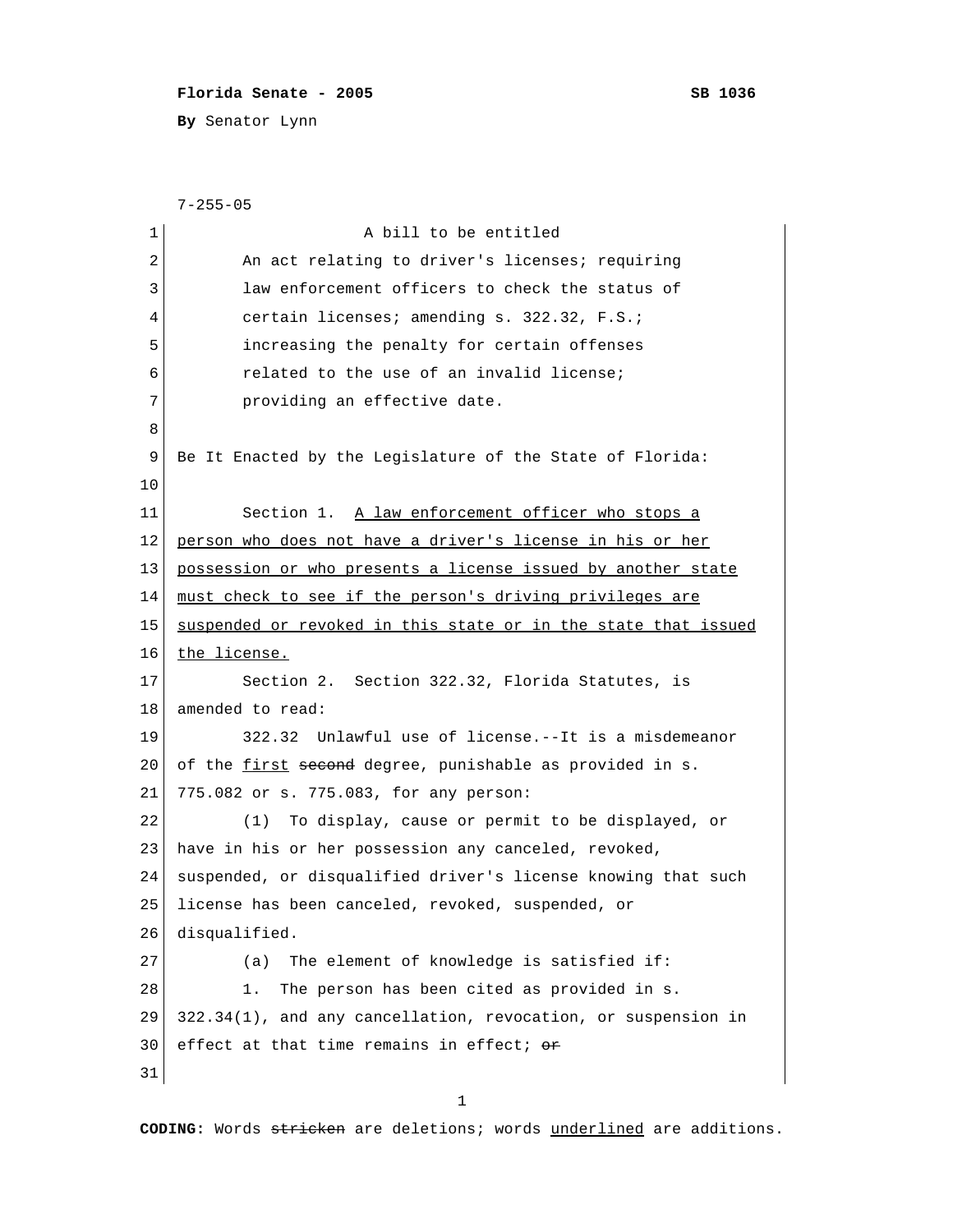1 2. The person admits to knowledge of the cancellation, 2 suspension, or revocation; or 3 3. The person received notice as provided in paragraph 4 (c). 5 (b) In any proceeding for a violation of this section, 6 a court may consider evidence, other than that specified in 7 paragraph (a), that a person knowingly possessed a canceled, 8 suspended, or revoked driver's license. 9 (c) Any judgment or order rendered by a court or 10 adjudicatory body or any uniform traffic citation that 11 cancels, suspends, or revokes a person's driver's license must 12 contain a provision notifying the person that his or her 13 driver's license or driving privilege has been canceled, 14 suspended, or revoked. 15 (2) To lend his or her driver's license to any other 16 person or knowingly permit the use thereof by another. 17 (3) To display, or represent as his or her own, any 18 driver's license not issued to him or her. 19 (4) To fail or refuse to surrender to the department 20 or to any law enforcement officer, upon lawful demand, any 21 driver's license in his or her possession which that has been 22 suspended, revoked, disqualified, or canceled. 23 (5) To permit any unlawful use of a driver's license 24 issued to him or her. 25 (6) To apply for, obtain, or cause to be issued to him 26 or her two or more photographic driver's licenses that which 27 are in different names. The issuance of such licenses is 28 shall be prima facie evidence that the licensee has violated 29 the provisions of this section unless the issuance was in 30 compliance with the requirements of this chapter. 31

2

**CODING:** Words stricken are deletions; words underlined are additions.